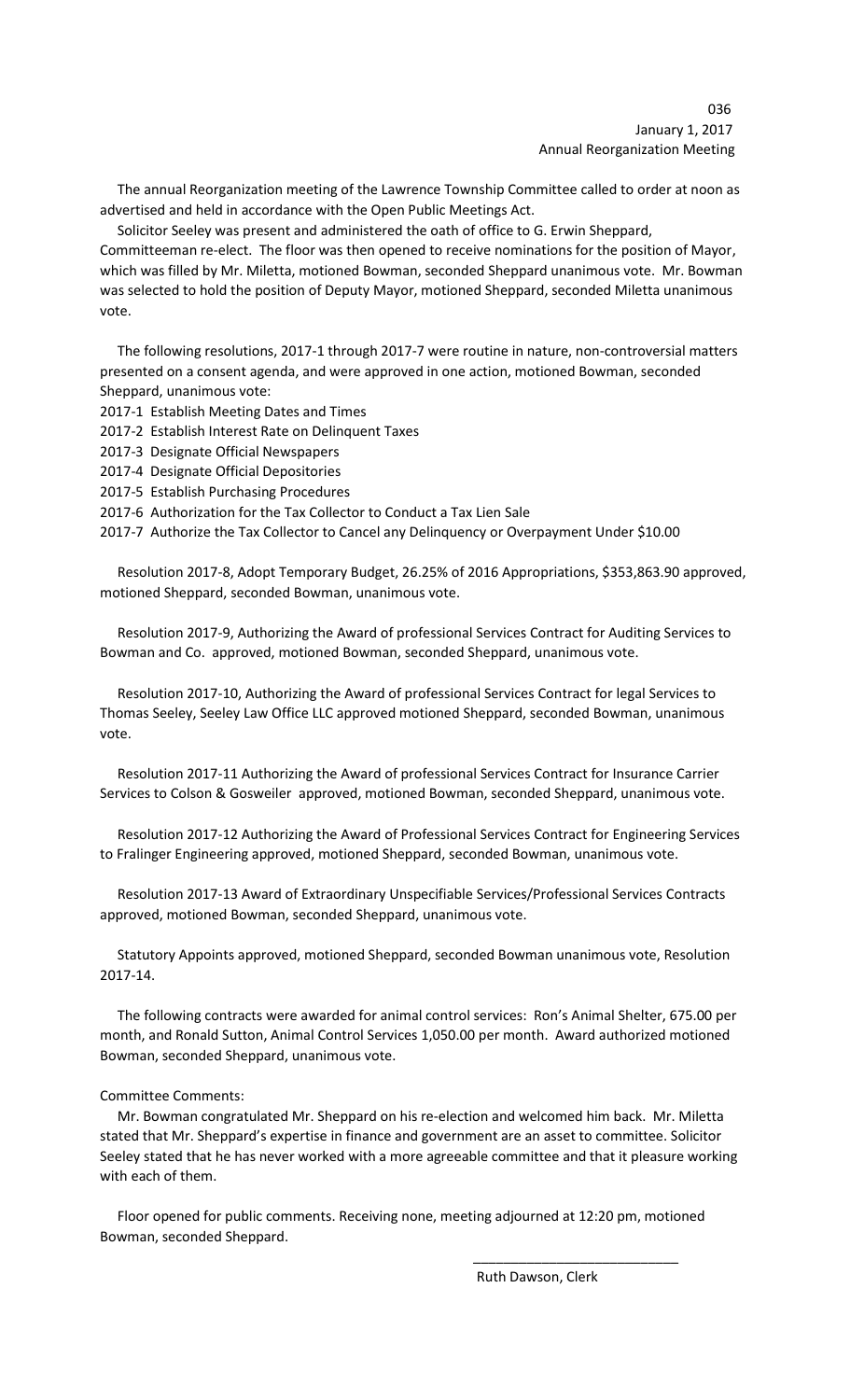Meeting called to order at 7:30 pm as advertised and held in accordance with the Open Public Meetings Act. Members present: Miletta, Bowman, Absent: Sheppard.

 Solicitor Seeley advised that he spoke to Pastor Daniel Vasquez regarding use of soccer fields for Fairton Christian Center's girl's soccer team. The Pastor will attend the regular meeting on January 9<sup>th</sup> to provide additional information for committee's consideration.

 Solicitor Seeley provided a draft form /template lease agreement for non- Township owned equipment that is used by Public Works employees. Clerk will complete equipment description and identification numbers for further consideration of the Township Committee.

 Discussion held regarding 2017 NJDOT Trust Fund Grant application. Engineer Stephen Nardelli had advised Clerk that New Road which is in deplorable condition meets the criteria in the program guidelines. Mayor Miletta questioned if NJDOT would approve oil and stone projects? Both Mayor Miletta and Mr. Bowman are in favor of submitting application for New Road. Mayor Miletta would also like Lummistown Road (section III) to be considered. Further consideration will be given at the regular meeting on January 9<sup>th</sup>.

Payment of approved vouchers authorized motioned Bowman, seconded Miletta, unanimous vote.

With no further business, meeting adjourned at 8:15 pm, motioned bowman, seconded Miletta.

 $\overline{\phantom{a}}$  , and the contract of the contract of the contract of the contract of the contract of the contract of the contract of the contract of the contract of the contract of the contract of the contract of the contrac

Ruth Dawson, Clerk

January 9, 2017 Regular Monthly Meeting

 The regular monthly meeting of the Lawrence Township Committee called to order as advertised and held in accordance with the Open Public Meetings Act. Members present: Sheppard, Bowman, Miletta.

Following the flag salute, minutes of the December  $8<sup>th</sup>$  and  $12<sup>th</sup>$  meetings were approved, motioned Bowman, seconded Sheppard, unanimous vote. Reports for the month of December accepted, motioned Sheppard, seconded Bowman, unanimous vote.

 Authorization to enter into an agreement with the Cumberland Development Corp. for Economic Development Consulting Services for the year 2017 granted, motioned Bowman, seconded Sheppard, unanimous vote. The regular voting member will be Deputy Mayor Bowman, with Mayor Miletta selected for alternate voting member, motioned Sheppard, seconded Bowman, unanimous vote.

 Resolution 2017-15, A Resolution of Support for Motorcycle Events in Maurice River Township on NJ Fish and Game Property approved, motioned Sheppard, seconded Bowman, unanimous vote.

 Resolution 2017-16, Authorizing Submission of a 2017 Municipal Alliance Strategic Plan Grant: 13,598.00 DEDR 4,000.00 Cash match 10,198.50 In-Kind for a total of 27,796.50, approved, motioned Bowman, seconded Sheppard, unanimous vote.

 Resolution 2017-17, Authorization to enter into a Local-Services Agreement with Deerfield Township for Zoning/Code Enforcement Official services approved, motioned Sheppard, seconded Bowman, unanimous vote.

 Resolution 2017-18, authorizing 2016 budget transfers: 1,360.05 from Streets and Roads OE to 1,215.88 Street Lights, 99.37 to Telephones, 44.80 to Buildings and Grounds OE, approved, motioned Bowman, seconded Miletta, unanimous vote.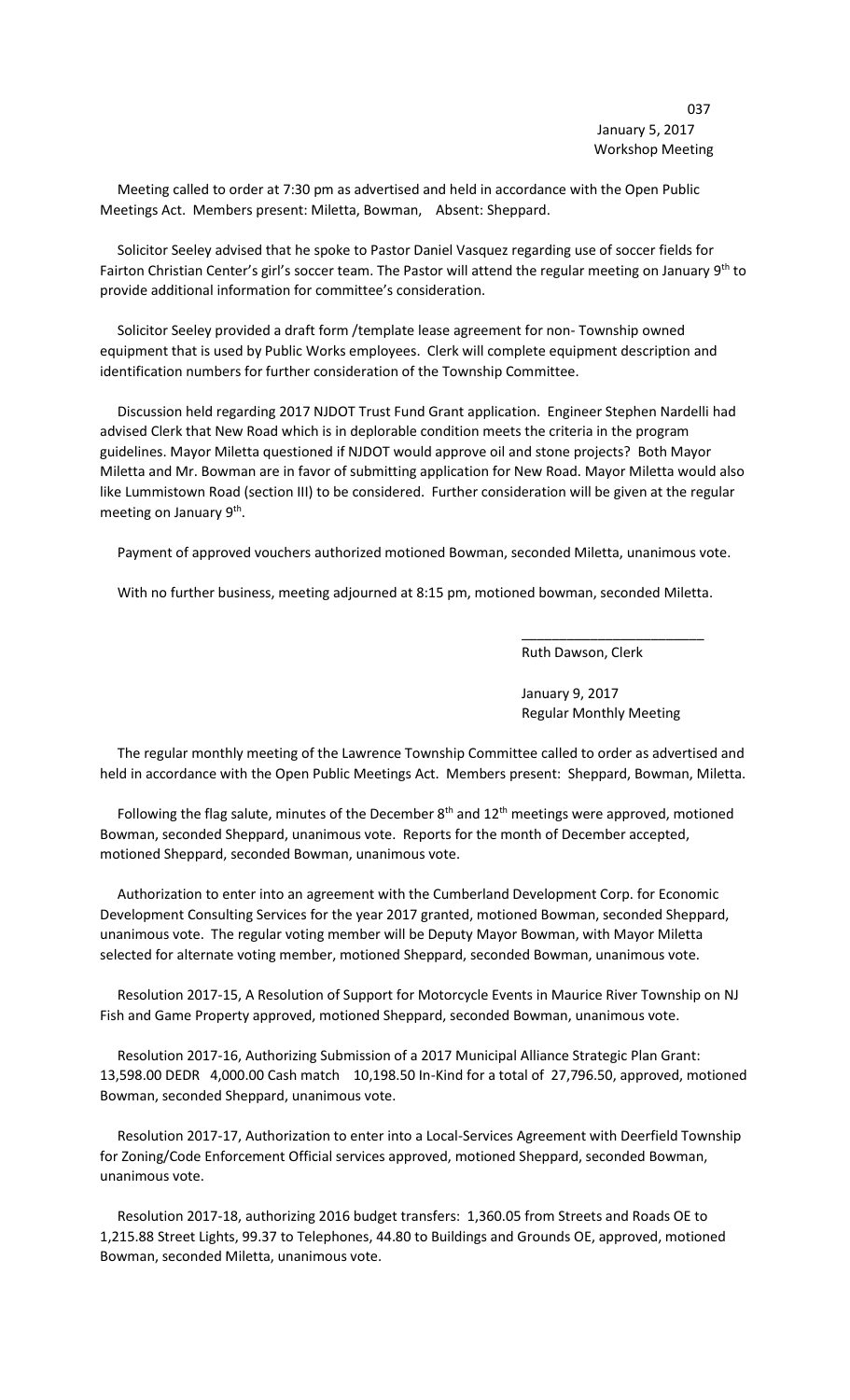## January 9, 2017 **038**

 Mark Kulik of Tilson Tech was present to discuss Verizon Wireless desire to obtain Municipal consent to operate in the right-of-way on roads located within the Township to upgrade and enhance Verizon's Network. Mr. Kulik stated that Verizon is being proactive in meeting with municipal officials all across NJ In hopes to establish process for approvals in advance of moving forward with installation of small network nodes, which are smaller in size than existing transformers, on existing poles in the public rightof- way. Mr. Kulik explained that the network nodes would be used in areas that have some existing Verizon Wireless service, but where coverage needs to be increased to prevent dropped calls, assist availability of providing 911 services and access of email, internet and GPS. Mayor Miletta questioned if the hardware would be placed on every pole. Mr. Kulik replied that they would be used only in challenged areas or black zones. Mr. Bowman question what would be the affect on existing cell towers? Mr. Kulik replied none. Mr. Kulik stated that many homes have discontinued use of "land lines" and depend solely on wireless service. Also, majority of 911 calls originate from cell phones, hence a strong reliable wireless network is necessary for public safety. Mayor Miletta stated that our hard copper wire is outdated. Mr. Bowman stated that since the Township along with County and other municipalities filed a law suit against Verizon for failure to maintain copper wires, he has seen Verizon pulling new cable in various areas of the Township. Mr. Sheppard stated that we need Fiber. Solicitor Seeley stated that Mr. Kulik's attendance is only good PR, as the Township Committee cannot reject the request. Mr. Kulik replied that Mr. Seeley is correct, under the Federal Telecommunications Act the Township cannot withhold approval. A draft resolution was provided by Verizon for further consideration of the Township Committee. Mr. Kulik reiterated that he hopes the Township would establish procedures that would avoid going before the Planning/Zoning Board but dealing directly through the Building Department. Mr. Sheppard said that he would want the Planning Board and Building Inspector to review. Mr. Kulik stated that there are no specific plans to move forward at this time, but it is coming. Further consideration will be given by the Township Committee following review by Planning/Zoning Board and Building Inspector.

 Mr. Sheppard instructed Clerk to contact CFO to get process started for Bond Ordinance for Public Works Garage Project, estimated cost for engineering \$2,000.00, purchase of building and construction 98,000.00. Committee has agreed on location and hopes to start project in the spring.

 Discussion held regarding 2017 NJDOT Trust Fund applications. Clerk advised that she spoke to Engineer Stephen Nardelli regarding the possibility of oil and stone projects as previously questioned by Mayor Miletta. Mr. Nardelli did not believe it could be done, but said New Road if approved, could be reconstructed in asphalt in it's entirety. Motioned Bowman, seconded Sheppard, unanimous vote that Mr. Nardelli prepare applications for New Road, Resolution 2017-20, and Lummistown Road Section III, entire stretch from the Lake to Cedarville Millville Road, Resolution 2017-19.

 Resident Francis Hancock was appointed as alternate member (#3), 2 year term ending December 31, 2018, motioned Bowman, seconded Sheppard.

 Payment of additional approved vouchers authorized, motioned Sheppard, seconded Bowman, unanimous vote.

#### Committee comments:

 All three committeemen complimented the Public Works employees for a job well done with snow removal for recent snow event.

### Public Comment:

 Pastor Daniel Vazquez appeared before the committee. He is coaching the girl's soccer team at Fairton Christian School and requests use of soccer field at the Lawrence Township Recreation Complex. His league can provide the necessary certificate of insurance. The request is for one field, and one year only, until the school can finish construction and seeding of their field. He/they will stripe and maintain the field. Committeeman Sheppard stated that public works will continue to mow the area. Committee approved his request contingent upon final approval given by Jason Ripper, President of Recreation. Mr. Vasquez was advised that his schedule will have to revolve around existing programs.